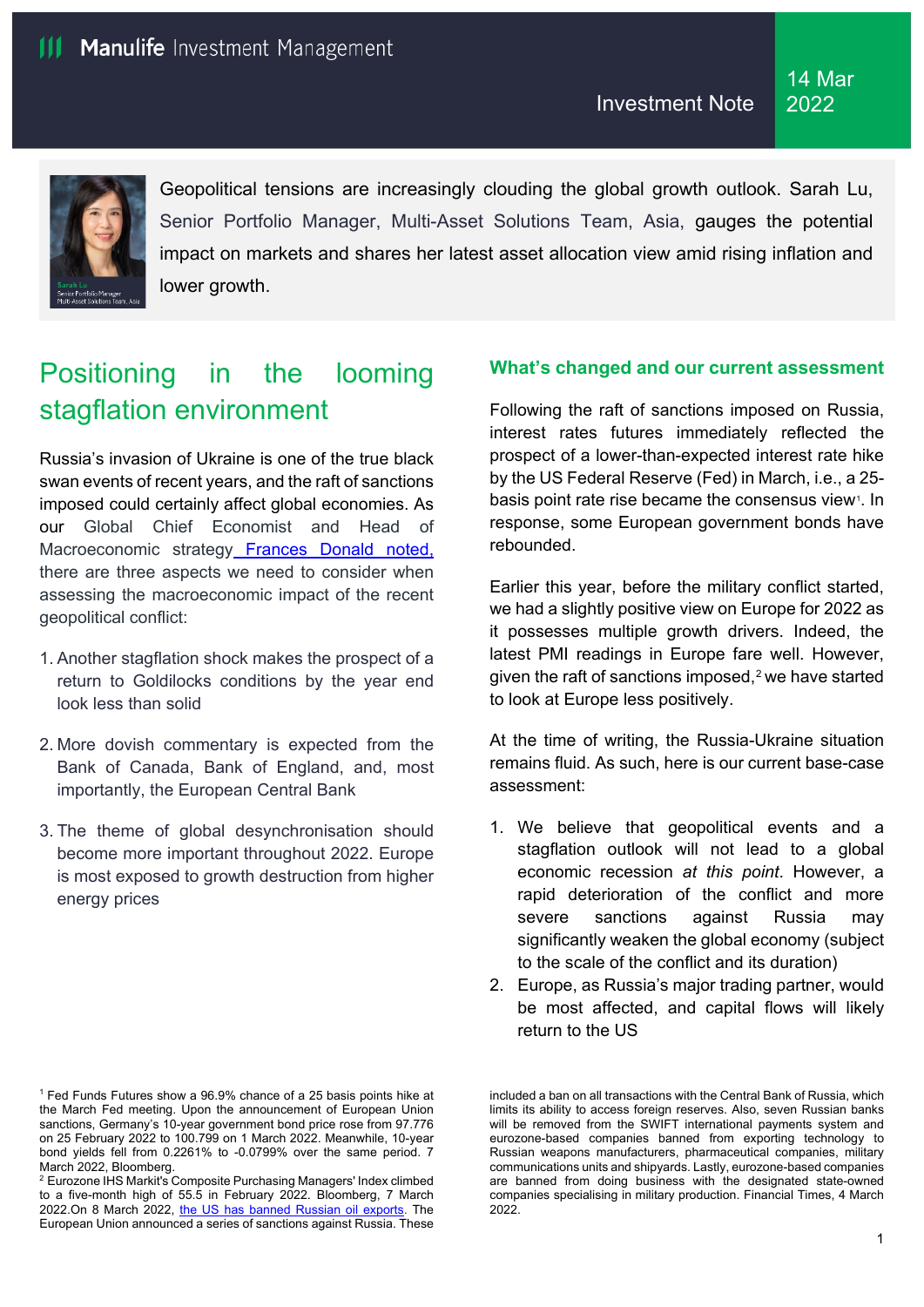- 3. Lower rate-hike expectations
- 4. Commodity-driven inflation is driving the need for inflationary hedges

# **Potential impact to broad asset classes**

### **US dollar continues to be supported**

The prospects for a more sustained stagflation shock, exacerbated by recent events, has seen adjustments in our asset-allocation positioning. As such, we believe that persistent volatility and more frequent bouts of risk aversion will occur in the first half of 2022. While the US is still on an above-trend growth path  $3$  at this point amid the expected resumption of shale energy demand, we think the US dollar will continue to be supported, attracting capital inflow into US assets.

### **Equities: geographical and sector**

Within developed markets, US equities are favoured over their European counterparts. Versus other regions, we believe the US will be minimally impacted by sanctions against Russia. Within the US, the energy and defence industry should expect to see higher substitute demand. For example, the US will play a more important role given the ban on Russian oil exports, as it can provide shale energy in lieu of energy embargo from Russia.

Given weaker economic growth momentum, coupled with ongoing geopolitical uncertainty, we expect equity markets to experience heightened volatility. However, markets with significant exposure to energy and materials (as inflation hedges) and consumer staples (as a defensive play) may find some insulation thanks to higher commodity prices.

Within emerging markets, we are relatively more positive towards select Asian equities (commodityexporting markets, such as Malaysia, Indonesia, Thailand, and the Philippines, see chart 1).

# **Chart 1: MSCI market exposure to materials, energy, and staples**



#### MSCI market exposure to materials, energy and staples

### **Select bonds that can outperform**

The prospect of aggressive rate hikes is now lower, and the Fed is expected to raise interest rates by only 25 basis points in March (50 basis points had been anticipated by the market). Also, we think that bonds look more favourable, and our overall allocation has been revised to less of an underweight.

Assuming current geopolitical events and stagflation do not lead to a severe recession, we believe the US high-yield market has the potential to deliver relatively better performance versus risk assets like equities, as it is better compensated via higher coupons under rising inflation. Also, US high yield has a lower default potential versus other regions, as these bonds have a relative greater exposure to oil and gas sectors. Although signs of financial deleveraging in the face of liquidity withdrawal by the US Fed still needs to be watched carefully.

Meanwhile, floating-rate bonds (beneficiaries of a rising rate environment), China renminbi government bonds (a stable exchange rate and higher coupon rates versus other government bonds), and preferred securities (a fixed income-like product with higher coupon rates) are also expected to be more resilient than risk assets.

<span id="page-1-0"></span>3 The US economy expanded by 5.7% year-on-year in 2021, a higherthan-trend growth of 2%-3%. Bloomberg, 7 March, 2022.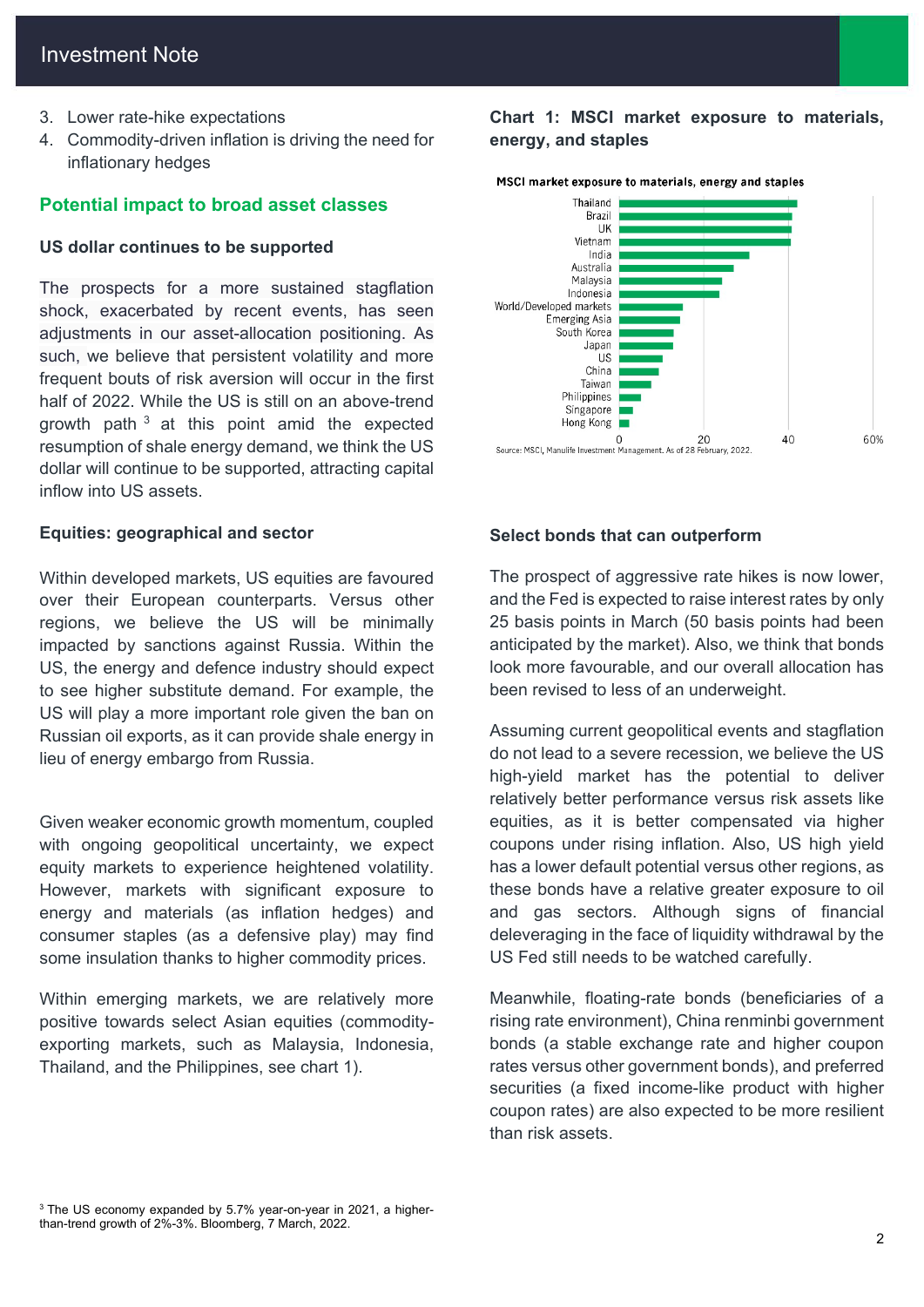Other income-generating asset classes, such as REITs, will be supported, as rate differentials (REIT yields minus government bond yields) should narrow at a slower pace than before.

### **Commodities**

We view commodities from two perspectives, both as inflation hedges and diversification tools. We expect commodity prices, such as oil and agriculture products, to remain elevated on the back of supply disruptions and geopolitical events. Commodities with inflation-hedge properties, like precious metals (gold and silver), oil, and farm products could perform better.

# **Conclusion**

At the time of writing, the macro-outlook and geopolitical events are still highly fluid. The odds of slower growth and higher inflation are increasing. and we believe investors should seek active management and diversification to reshape their portfolios for an evolving investment landscape.

#### **Disclaimer**

A widespread health crisis such as a global pandemic could cause substantial market volatility, exchange-trading suspensions and closures, and affect portfolio performance. For example, the novel coronavirus disease (COVID-19) has resulted in significant disruptions to global business activity. The impact of a health crisis and other epidemics and pandemics that may arise in the future, could affect the global economy in ways that cannot necessarily be foreseen at the present time. A health crisis may exacerbate other pre-existing political, social and economic risks. Any such impact could adversely affect the portfolio's performance, resulting in losses to your investment.

Investing involves risks, including the potential loss of principal. Financial markets are volatile and can fluctuate significantly in response to company, industry, political, regulatory, market, or economic developments. These risks are magnified for investments made in emerging markets. Currency risk is the risk that fluctuations in exchange rates may adversely affect the value of a portfolio's investments.

The information provided does not take into account the suitability, investment objectives, financial situation, or particular needs of any specific person. You should consider the suitability of any type of investment for your circumstances and, if necessary, seek professional advice.

This material is intended for the exclusive use of recipients in jurisdictions who are allowed to receive the material under their applicable law. The opinions expressed are those of the author(s) and are subject to change without notice. Our investment teams may hold different views and make different investment decisions. These opinions may not necessarily reflect the views of Manulife Investment Management or its affiliates. The information and/or analysis contained in this material has been compiled or arrived at from sources believed to be reliable, but Manulife Investment Management does not make any representation as to their accuracy, correctness, usefulness, or completeness and does not accept liability for any loss arising from the use of the information and/or analysis contained. The information in this material may contain projections or other forward-looking statements regarding future events, targets, management discipline, or other expectations, and is only current as of the date indicated. The information in this document, including statements concerning financial market trends, are based on current market conditions, which will fluctuate and may be superseded by subsequent market events or for other reasons. Manulife Investment Management disclaims any responsibility to update such information.

Neither Manulife Investment Management or its affiliates, nor any of their directors, officers or employees shall assume any liability or responsibility for any direct or indirect loss or damage or any other consequence of any person acting or not acting in reliance on the information contained here. All overviews and commentary are intended to be general in nature and for current interest. While helpful, these overviews are no substitute for professional tax, investment or legal advice. Clients should seek professional advice for their particular situation. Neither Manulife, Manulife Investment Management, nor any of their affiliates or representatives is providing tax, investment or legal advice. This material was prepared solely for informational purposes, does not constitute a recommendation, professional advice, an offer or an invitation by or on behalf of Manulife Investment Management to any person to buy or sell any security or adopt any investment strategy, and is no indication of trading intent in any fund or account managed by Manulife Investment Management. No investment strategy or risk management technique can guarantee returns or eliminate risk in any market environment. Diversification or asset allocation does not guarantee a profit or protect against the risk of loss in any market. Unless otherwise specified, all data is sourced from Manulife Investment Management. Past performance does not guarantee future results.

#### **Manulife Investment Management**

Manulife Investment Management is the global wealth and asset management segment of Manulife Financial Corporation. We draw on more than a century of financial stewardship to partner with clients across